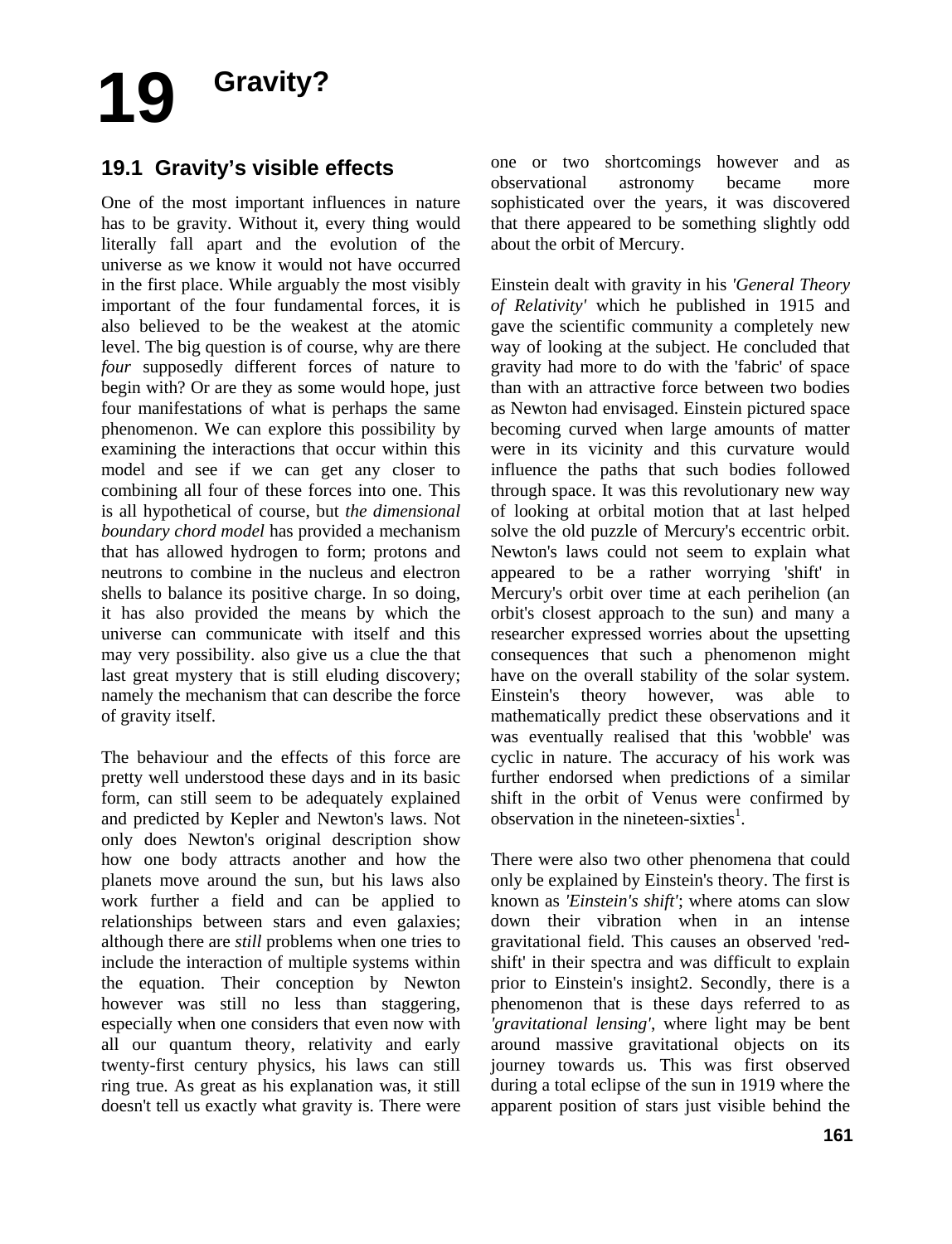sun's eclipsed disc seemed to have shifted their known position very slightly. This has more recently, been seen to occur in the vicinity of distant galaxies; photographs of which, often include double images of a light source that may in turn, lie some distance behind the galaxy in question. His theory seemed to much better describe the effects of gravity on objects and on the very fabric of space in which they are suspended and since its publication in 1915, Einstein's *'Theory of General Relativity'* has provided predictions that agree time and time again with a mass of observational data. Whilst there is no doubt that this has provided a very comprehensive description of the overall effects of gravity, the method by which this force is communicated is still eluding researchers. Observation now suggests that the effects of gravity travel at the speed of light and the search is on for the elusive *graviton* or gravity wave that is believed to provide the means of communication or connection between bodies. Gravity's complete definition still appears to be just beyond our grasp however.

## **19.2 Fifth-dimensional gravity?**

What is the hidden mechanism that allows one body in space to influence another, although their separation may run to distances that defy the imagination; the same mechanism that also dictates what happens during the simple act of a ripe apple falling from its tree. There is something very profound about the way it works; an underlying reason why its effects are what they are. The clue to its description must lie within Einstein's idea of a curving or warping space, as 'General Relativity' has been shown time and time again to almost perfectly describe the observed effects of this phenomenon. With a dimensionally differentiated universe as well, this may help us to gain a further insight into just what this subtle mechanism might be.

The key to this current puzzle may just lie within the description of what have called the dimensional boundary surface waves, or now *dim-waves* for short - and we must also remember

how this model has been presumed to have differentiated dimensionally from very simple beginnings. The reader may recollect from Chapter Five that during what has been called the big-snap, a bye-product of the drop of condensedout three-dimensional material at the 8D triplanar coordinates, produced a residual momentum that would ultimately need to become the *contractive* fifth-dimension because of its own remaining dimensional energy levels. This would occur at the same time as the big-ping that would in turn, herald the appearance of what was to become our own material into the expansive volume of 4D space. Let's look first at how gravity seems to make its presence felt in our neck of the woods.

When we think of gravity, we probably picture Newton being hit on the head by an apple as he sits beneath a tree. It's unlikely that this incident really happened, but Newton did show us that it is the *same* 'force' that effects the apple, the moon, the planets, the sun and indeed all the matter in the universe. As the apple falls to earth, it would seem to be influenced by a downward force and this would also seem to be the same force that pulls the moon towards the earth and visa-versa. This force is universal and attracts every single object towards every other. Although we cannot overlook what is commonly referred to as the effects of *'gravitational clumping'*; without exception, gravity would seem to exhibit a characteristic that is completely and utterly opposite to the observed effects of expansion.

This was illustrated simply in Chapter Five (see *Figure 5.5.01* on page 35) as the 'piston effect', where the material in a sealed cylinder ahead of a moving piston will undergo compression; while at the same time, the material behind the piston expands. This was also a simple illustration of the characteristics of the fourth and fifth dimensional levels within this model. This can be further illustrated by again looking at this model's description of the electron-shell, where the energy of vibration within the rotational groups of the proton is converted to a predictable series of dimensional boundary surface waves. These become trapped around the body of the proton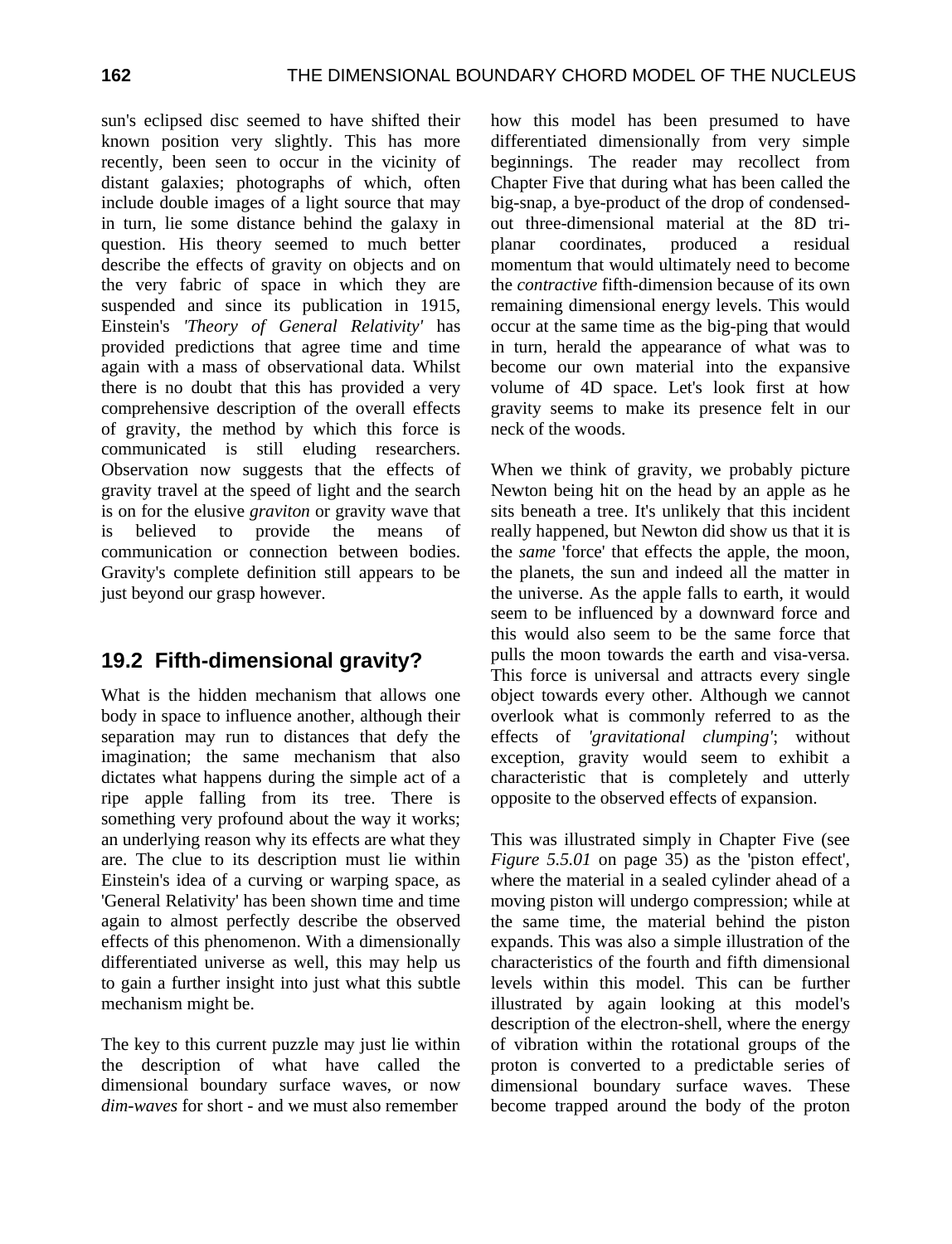because of the 'field' characteristics of the bi-polar 'H' face dim-waves and as such, add fourdimensional energy to the surrounding and supporting expansive fourth-dimension in which all 3D material is buoyed. This creates tiny pockets of trapped 4D+ energy that creates what have been called the 4D 'energy-spike' and corresponding 3D 'energy-well' (see again *Figure 12.5.02* on page 102 and *Figure 12.5.03* on page 103). As these new 'pockets' of energy become slightly more four-dimensional than their surroundings, they will tend to push further into the 4D boundary, producing the 'energy-spike' of *Figure 12.5.03*. The 'energy-well' on the threedimensional side of the boundary was given short-range attractive characteristics as it produced what was called a *mass equivalence* and a related *mass deficit*.

Although gravity affects all material from the very smallest (perhaps the *passive photons* in this model) to the largest, it is at its most obvious when influencing objects we can see. If a single proton with a mass of *circa 10-27* kilograms can produce an energy-spike and energy-well; visible objects might be expected to produce their own versions of these entities at a correspondingly larger scale. With a combined 4D+ energy level, a visible object may produce an energy-spike that pushes so far into the 3D/4D boundary that it begins to intrude upon the fifth-dimensional level as well (see *Figure 19.2.01* in the following column).

The further such an energy-spike pushes into the 5D energy level, the *greater* will be the attractive effect on adjacent phenomena and this could be termed *proportional compressive attraction*. From the illustration opposite, it is quite self evident that the small object only just protrudes into the 5D level and therefore its attractive capabilities are somewhat less than those of the much larger energy-spike also shown in the figure. This is not to say that it doesn't have an attractive influence on the larger one, as it surely does. The fifth-dimensional level is purely and uniformly compressive or attractive in nature, but the proportionality illustrated in the figure depends on just how far each individual energyspike intrudes into this dimensional energy level. One could represent the entire universe as an enormous 'bed of nails', where the length and gauge of each nail is dependent on the collective number of proton energy-spikes contained within that particular three-dimensional object - or put simply - its mass. Each and every nail would be drawn (or bent) towards its neighbours, but the amount of bending would depend on both the nails length and its gauge (or thickness) in the first place. Common sense tells us that it is much easier to bend a thin nail or panel pin than a much larger four or six-inch version.



*Figure 19.2.01 Large object energy-spikes may penetrate further into the 4D boundary than smaller ones and as a consequence, the effects of the compressive 5D level may be felt that much more.* 

This can explain the concept of gravitational attraction and why it seems that every single object in the universe is attracted to every other. It doesn't however; give us any indication as to why gravity also manifests itself as the phenomenon we witness as *orbital motion* - something that has been so central to the concept of gravity since before Kepler's time. The very nature of the dimensional boundary surface waves and thus the electro-magnetic spectrum imply 'duality' and this is of course, best illustrated with the *expansive* electro and *attractive* magnetic components of such waveforms. Light too shows a duality, but as pondered in the last chapter, this duality is more three and fourth dimensional in nature with a secondary effect on our side of the 3D/4D